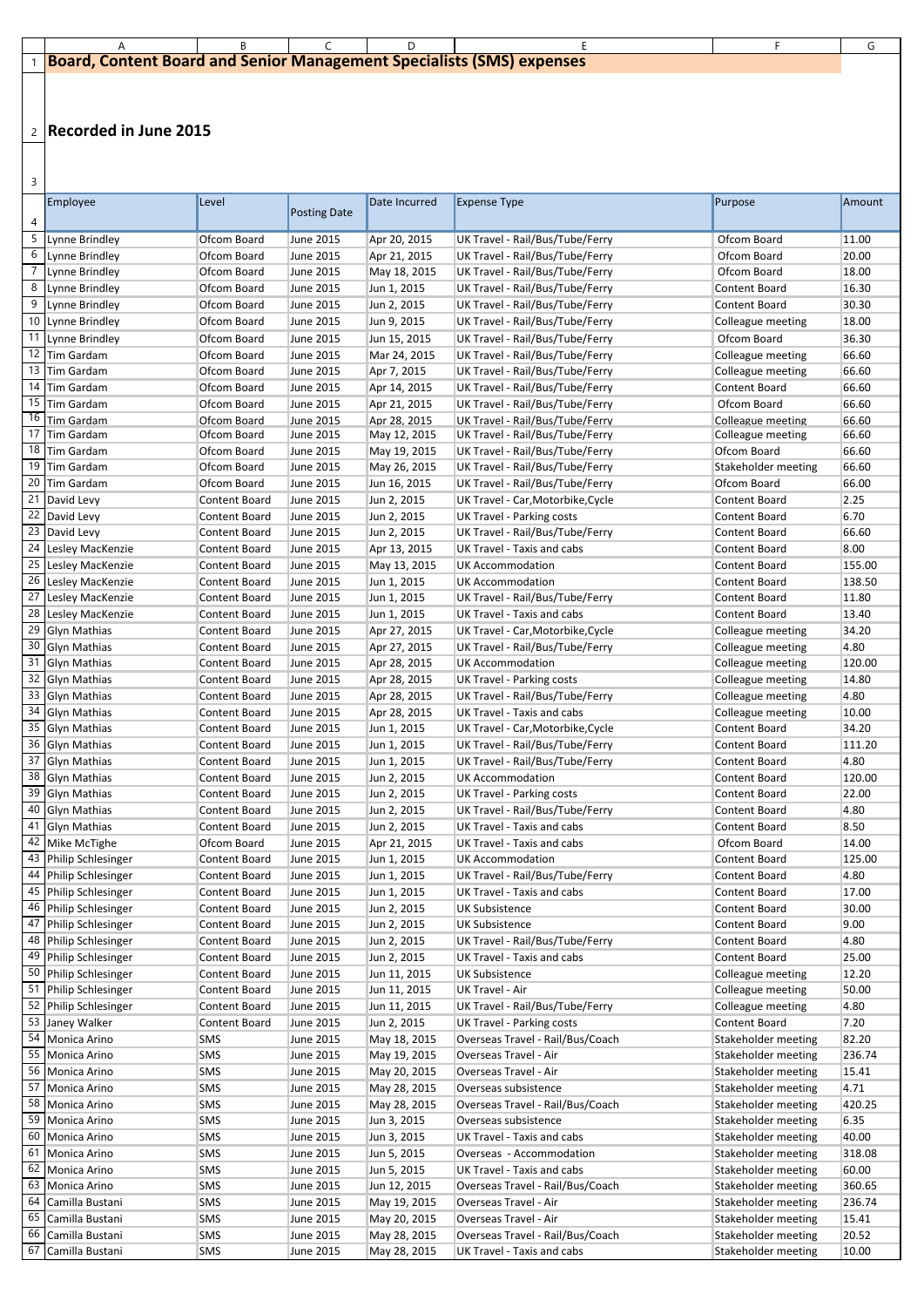| ÷<br>I<br>×<br>- |  |
|------------------|--|

|  | <b>1 PBS, Executive Committee and Senior Management Specialists (SMS) expenses</b> |  |  |  |  |  |  |  |  |
|--|------------------------------------------------------------------------------------|--|--|--|--|--|--|--|--|

| $\mathsf{D}$ |                     |            |                     |               |                                            |                            |          |
|--------------|---------------------|------------|---------------------|---------------|--------------------------------------------|----------------------------|----------|
| 4            | Employee            | Level      | <b>Posting Date</b> | Date Incurred | <b>Expense Type</b>                        | Purpose                    | Amount   |
|              | 68 Camilla Bustani  | <b>SMS</b> | June 2015           | May 29, 2015  | Overseas Travel - Rail/Bus/Coach           | Stakeholder meeting        | 420.25   |
| 69           | Camilla Bustani     | <b>SMS</b> | June 2015           | Jun 5, 2015   | Overseas - Accommodation                   | Stakeholder meeting        | 318.08   |
| 70           | Camilla Bustani     | <b>SMS</b> | <b>June 2015</b>    | Jun 5, 2015   | UK Travel - Rail/Bus/Tube/Ferry            | <b>Stakeholder meeting</b> | 21.50    |
| 71           | Joseph Butler       | <b>SMS</b> | June 2015           | Jun 8, 2015   | UK Travel - Rail/Bus/Tube/Ferry            | Stakeholder meeting        | 12.00    |
| 72           | Joseph Butler       | <b>SMS</b> | <b>June 2015</b>    | Jun 9, 2015   | <b>UK Subsistence</b>                      | Stakeholder meeting        | 5.80     |
| 73           | Joseph Butler       | <b>SMS</b> | June 2015           | Jun 9, 2015   | UK Travel - Oyster card                    | Stakeholder meeting        | 12.00    |
| 74           | Joseph Butler       | <b>SMS</b> | <b>June 2015</b>    | Jun 10, 2015  | UK Travel - Rail/Bus/Tube/Ferry            | <b>Stakeholder meeting</b> | 12.00    |
| 75           | <b>Mark Caines</b>  | <b>SMS</b> | June 2015           | May 28, 2015  | UK Travel - Rail/Bus/Tube/Ferry            | Stakeholder meeting        | 583.62   |
|              | 76 Peter Davies     | <b>SMS</b> | <b>June 2015</b>    | May 15, 2015  | Overseas - Accommodation                   | <b>Stakeholder meeting</b> | 264.98   |
| 77           | <b>Peter Davies</b> | <b>SMS</b> | June 2015           | May 15, 2015  | Overseas Travel - Rail/Bus/Coach           | Stakeholder meeting        | 38.73    |
|              | 78 Peter Davies     | <b>SMS</b> | <b>June 2015</b>    | May 27, 2015  | <b>UK Travel - Taxis and cabs</b>          | <b>Stakeholder meeting</b> | 19.00    |
|              | 79 Peter Davies     | <b>SMS</b> | June 2015           | May 27, 2015  | UK Travel - Taxis and cabs                 | Stakeholder meeting        | 13.00    |
|              | 80 Peter Davies     | <b>SMS</b> | June 2015           | May 28, 2015  | UK Travel - Taxis and cabs                 | <b>Stakeholder meeting</b> | 14.00    |
| 81           | <b>Peter Davies</b> | <b>SMS</b> | June 2015           | Jun 1, 2015   | <b>Overseas Travel - Air</b>               | Stakeholder meeting        | 101.11   |
|              | 82 Peter Davies     | <b>SMS</b> | June 2015           | Jun 1, 2015   | <b>Overseas Travel - Air</b>               | Stakeholder meeting        | 1.23     |
|              | 83 Peter Davies     | <b>SMS</b> | June 2015           | Jun 3, 2015   | <b>External Conferences &amp; Seminars</b> | Stakeholder event          | 250.00   |
| 84           | Peter Davies        | <b>SMS</b> | June 2015           | Jun 5, 2015   | Overseas Travel - Rail/Bus/Coach           | Stakeholder meeting        | 191.99   |
|              | 85 Peter Davies     | <b>SMS</b> | June 2015           | Jun 8, 2015   | UK Travel - Rail/Bus/Tube/Ferry            | Stakeholder meeting        | 25.20    |
|              | 86   Peter Davies   | <b>SMS</b> | June 2015           | Jun 8, 2015   | <b>UK Travel - Taxis and cabs</b>          | Stakeholder meeting        | 8.00     |
|              | 87 Peter Davies     | <b>SMS</b> | June 2015           | Jun 9, 2015   | <b>External Conferences &amp; Seminars</b> | Stakeholder event          | 1,374.00 |
|              | 88 David Doherty    | <b>SMS</b> | June 2015           | Apr 16, 2015  | <b>UK Travel - Air</b>                     | Stakeholder meeting        | 421.52   |
|              | 89 Stephen Gettings | <b>SMS</b> | <b>June 2015</b>    | Jun 3, 2015   | Overseas Travel - Rail/Bus/Coach           | Stakeholder meeting        | 332.91   |
|              | 90 Stephen Gettings | <b>SMS</b> | June 2015           | Jun 3, 2015   | Overseas Travel - Rail/Bus/Coach           | Stakeholder meeting        | 332.91   |
| 91           | Stephen Gettings    | <b>SMS</b> | June 2015           | Jun 11, 2015  | <b>Overseas Travel - Taxis</b>             | Stakeholder meeting        | 11.70    |
| 92           | Stephen Gettings    | <b>SMS</b> | June 2015           | Jun 12, 2015  | Overseas - Accommodation                   | Stakeholder meeting        | 128.71   |
|              | 93 Stephen Gettings | <b>SMS</b> | <b>June 2015</b>    | Jun 12, 2015  | Overseas Travel - Rail/Bus/Coach           | Colleague meeting          | 11.18    |
| 94           | Stephen Gettings    | <b>SMS</b> | June 2015           | Jun 16, 2015  | <b>UK Subsistence</b>                      | Colleague meeting          | 29.23    |
|              | 95 Stephen Gettings | <b>SMS</b> | June 2015           | Jun 17, 2015  | <b>UK Accommodation</b>                    | Colleague meeting          | 89.00    |
|              | 96 Alastair Smith   | <b>SMS</b> | June 2015           | Jun 2, 2015   | UK Travel - Oyster card                    | Colleague meeting          | 5.60     |
| 97           | Alastair Smith      | <b>SMS</b> | June 2015           | Jun 5, 2015   | Staff meals - Off site                     | Colleague meeting          | 19.63    |
| 98           | Alastair Smith      | <b>SMS</b> | June 2015           | Jun 5, 2015   | UK Travel - Oyster card                    | Stakeholder meeting        | 5.60     |
|              | 99 Alastair Smith   | <b>SMS</b> | June 2015           | Jun 8, 2015   | UK Travel - Oyster card                    | Stakeholder meeting        | 5.60     |
|              | 100 Alastair Smith  | <b>SMS</b> | June 2015           | Jun 11, 2015  | UK Travel - Oyster card                    | Stakeholder meeting        | 5.60     |
|              | 101 Mark Harrison   | <b>SMS</b> | June 2015           | May 21, 2015  | UK Travel - Rail/Bus/Tube/Ferry            | Stakeholder meeting        | 12.00    |
|              | 102 Mark Harrison   | <b>SMS</b> | June 2015           | Jun 10, 2015  | UK Travel - Rail/Bus/Tube/Ferry            | Stakeholder meeting        | 4.70     |
|              | 103 Dominic Morris  | <b>SMS</b> | June 2015           | Apr 30, 2015  | Off-site Hospitality                       | Stakeholder meeting        | 4.95     |
|              | 104 Victoria Nash   | <b>SMS</b> | June 2015           | May 18, 2015  | UK Travel - Rail/Bus/Tube/Ferry            | Colleague meeting          | 9.60     |
|              | 105 Victoria Nash   | <b>SMS</b> | June 2015           | May 18, 2015  | UK Travel - Taxis and cabs                 | Colleague meeting          | 22.00    |
|              | 106 Victoria Nash   | <b>SMS</b> | June 2015           | May 19, 2015  | UK Travel - Air                            | Stakeholder meeting        | 124.77   |
|              | 107 Victoria Nash   | <b>SMS</b> | June 2015           | May 21, 2015  | <b>UK Travel - Air</b>                     | Colleague meeting          | 185.97   |
|              | 108 Victoria Nash   | <b>SMS</b> | June 2015           | Jun 2, 2015   | UK Travel - Air                            | Stakeholder meeting        | 103.47   |
|              | 109 Victoria Nash   | <b>SMS</b> | June 2015           | Jun 3, 2015   | <b>UK Travel - Parking costs</b>           | Colleague meeting          | 50.98    |
|              | 110 Victoria Nash   | <b>SMS</b> | June 2015           | Jun 3, 2015   | UK Travel - Rail/Bus/Tube/Ferry            | Colleague meeting          | 4.80     |
|              | 111 Victoria Nash   | <b>SMS</b> | June 2015           | Jun 4, 2015   | <b>UK Accommodation</b>                    | Colleague meeting          | 99.00    |
|              | 112 Victoria Nash   | <b>SMS</b> | June 2015           | Jun 4, 2015   | <b>UK Travel - Parking costs</b>           | Colleague meeting          | 72.10    |
|              | 113 Victoria Nash   | <b>SMS</b> | June 2015           | Jun 7, 2015   | UK Travel - Car, Motorbike, Cycle          | Stakeholder meeting        | 45.00    |
|              |                     |            |                     |               |                                            |                            |          |

| 114 Victoria Nash   | <b>SMS</b> | June 2015 | Jun 7, 2015  | UK Travel - Rail/Bus/Tube/Ferry            | Stakeholder meeting | 4.80   |
|---------------------|------------|-----------|--------------|--------------------------------------------|---------------------|--------|
| 115 Victoria Nash   | <b>SMS</b> | June 2015 | Jun 8, 2015  | <b>UK Travel - Air</b>                     | Colleague meeting   | 338.97 |
| 116 Victoria Nash   | <b>SMS</b> | June 2015 | Jun 9, 2015  | UK Accommodation                           | Stakeholder meeting | 352.00 |
| 117 Victoria Nash   | <b>SMS</b> | June 2015 | Jun 9, 2015  | UK Subsistence                             | Stakeholder meeting | 20.00  |
| 118 Victoria Nash   | <b>SMS</b> | June 2015 | Jun 9, 2015  | <b>UK Subsistence</b>                      | Stakeholder meeting | 25.25  |
| 119 Victoria Nash   | <b>SMS</b> | June 2015 | Jun 9, 2015  | <b>UK Travel - Parking costs</b>           | Stakeholder meeting | 3.00   |
| 120 Victoria Nash   | <b>SMS</b> | June 2015 | Jun 9, 2015  | UK Travel - Rail/Bus/Tube/Ferry            | Stakeholder meeting | 12.00  |
| 121 Victoria Nash   | <b>SMS</b> | June 2015 | Jun 11, 2015 | In-house Catering for colleagues only      | Colleague meeting   | 2.00   |
| 122 Jonathan Oxley  | <b>SMS</b> | June 2015 | May 29, 2015 | UK Travel - Car, Motorbike, Cycle          | Colleague meeting   | 38.25  |
| 123 Jonathan Oxley  | <b>SMS</b> | June 2015 | Jun 1, 2015  | UK Travel - Taxis (after 9pm late working) | Stakeholder meeting | 70.00  |
| 124 Jonathan Oxley  | <b>SMS</b> | June 2015 | Jun 1, 2015  | UK Travel - Taxis and cabs                 | Stakeholder meeting | 55.00  |
| 125 Jonathan Oxley  | <b>SMS</b> | June 2015 | Jun 1, 2015  | UK Travel - Taxis and cabs                 | Stakeholder meeting | 24.00  |
| 126 Paul Phillips   | <b>SMS</b> | June 2015 | May 22, 2015 | UK Travel - Taxis and cabs                 | Stakeholder meeting | 11.00  |
| 127 Paul Phillips   | <b>SMS</b> | June 2015 | Jun 18, 2015 | <b>UK Travel - Taxis and cabs</b>          | Colleague meeting   | 12.00  |
| 128 Paul Phillips   | <b>SMS</b> | June 2015 | Jun 18, 2015 | UK Travel - Taxis and cabs                 | Colleague meeting   | 14.00  |
| 129 Claudio Pollack | <b>SMS</b> | June 2015 | Jun 3, 2015  | UK Travel - Taxis (after 9pm late working) | Colleague meeting   | 70.00  |
| 130 Claudio Pollack | <b>SMS</b> | June 2015 | Jun 5, 2015  | UK Travel - Air                            | Colleague meeting   | 114.98 |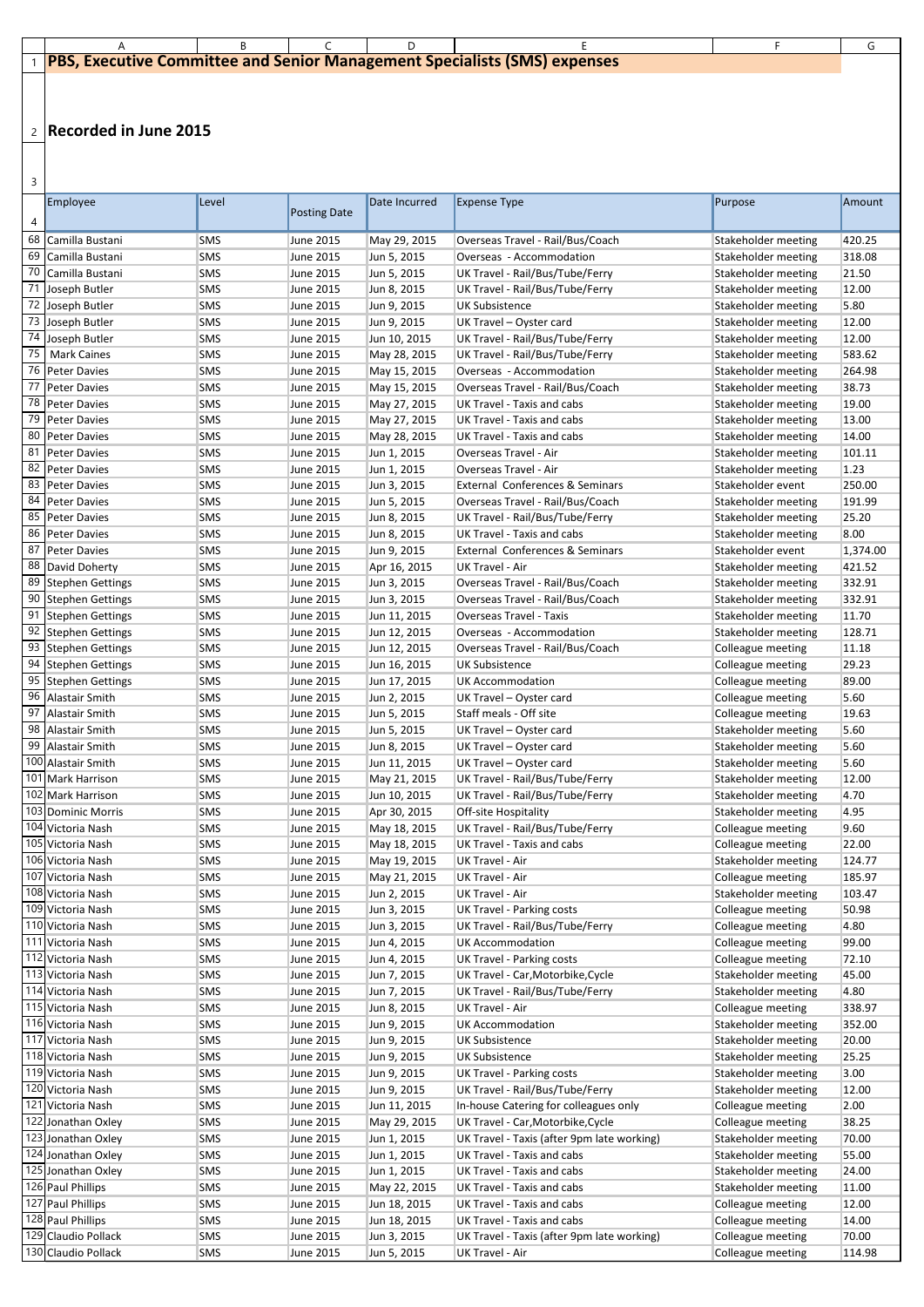| ۰.<br>÷<br>۰.<br>-<br>۰. |  |
|--------------------------|--|

| <b>IFFELD FEST Executive Committee and Senior Management Specialists (SMS) expenses</b> |  |  |  |  |  |  |  |  |
|-----------------------------------------------------------------------------------------|--|--|--|--|--|--|--|--|

| Employee                | Level      | <b>Posting Date</b> | Date Incurred | <b>Expense Type</b>               | Purpose                    | Amount         |
|-------------------------|------------|---------------------|---------------|-----------------------------------|----------------------------|----------------|
|                         |            |                     |               |                                   |                            |                |
| 131 Claudio Pollack     | <b>SMS</b> | June 2015           | Jun 9, 2015   | UK Travel - Taxis and cabs        | Stakeholder meeting        | 13.00          |
| 132 Claudio Pollack     | <b>SMS</b> | June 2015           | Jun 11, 2015  | Off-site Hospitality              | Stakeholder meeting        | 26.27          |
| 133 Brian Potterill     | <b>SMS</b> | June 2015           | May 6, 2015   | Overseas - Accommodation          | Stakeholder event          | 103.08         |
| 134 Jonathan Rose       | <b>SMS</b> | June 2015           | Apr 20, 2015  | <b>UK Travel - Parking costs</b>  | Colleague meeting          | 25.75          |
| 135 Jonathan Rose       | <b>SMS</b> | <b>June 2015</b>    | Apr 20, 2015  | UK Travel - Rail/Bus/Tube/Ferry   | Colleague meeting          | 4.80           |
| 136 Jonathan Rose       | <b>SMS</b> | <b>June 2015</b>    | Apr 29, 2015  | <b>UK Travel - Air</b>            | Colleague meeting          | 99.65          |
| 137 Jonathan Rose       | <b>SMS</b> | June 2015           | Apr 29, 2015  | <b>UK Travel - Air</b>            | Colleague meeting          | 116.09         |
| 138 Jonathan Rose       | <b>SMS</b> | <b>June 2015</b>    | Apr 29, 2015  | <b>UK Travel - Air</b>            | Colleague meeting          | 74.99          |
| 139 Jonathan Rose       | <b>SMS</b> | June 2015           | May 13, 2015  | <b>UK Travel - Air</b>            | Colleague meeting          | 122.98         |
| 140 Jonathan Rose       | <b>SMS</b> | <b>June 2015</b>    | May 14, 2015  | <b>UK Travel - Air</b>            | Colleague meeting          | 154.34         |
| 141 Jonathan Rose       | <b>SMS</b> | June 2015           | May 18, 2015  | <b>UK Travel - Parking costs</b>  | Colleague meeting          | 26.78          |
| 142 Jonathan Rose       | <b>SMS</b> | June 2015           | May 27, 2015  | <b>UK Travel - Parking costs</b>  | Colleague meeting          | 5.00           |
| 143 Jonathan Rose       | <b>SMS</b> | June 2015           | Jun 4, 2015   | <b>UK Accommodation</b>           | Colleague meeting          | 99.00          |
| 144 Jonathan Rose       | <b>SMS</b> | <b>June 2015</b>    | Jun 4, 2015   | <b>UK Travel - Parking costs</b>  | Colleague meeting          | 36.05          |
| 145 Jonathan Rose       | <b>SMS</b> | June 2015           | Jun 9, 2015   | <b>UK Travel - Air</b>            | Colleague meeting          | 72.61          |
| 146 Jonathan Rose       | <b>SMS</b> | <b>June 2015</b>    | Jun 10, 2015  | UK Travel - Rail/Bus/Tube/Ferry   | Colleague meeting          | 19.93          |
| 147 Jonathan Rose       | <b>SMS</b> | June 2015           | Jun 15, 2015  | Café                              | Colleague meeting          | 14.95          |
| 148 Christopher Rowsell | <b>SMS</b> | <b>June 2015</b>    | Apr 17, 2015  | UK Travel - Oyster card           | Stakeholder meeting        | 6.40           |
| 149 Christopher Rowsell | <b>SMS</b> | June 2015           | Apr 23, 2015  | Overseas Travel - Rail/Bus/Coach  | Stakeholder meeting        | 10.03          |
| 150 Christopher Rowsell | <b>SMS</b> | June 2015           | Apr 23, 2015  | <b>UK Subsistence</b>             | Stakeholder meeting        | 7.25           |
| 151 Christopher Rowsell | <b>SMS</b> | June 2015           | Apr 23, 2015  | <b>UK Travel - Taxis and cabs</b> | Stakeholder meeting        | 15.00          |
| 152 Christopher Rowsell | <b>SMS</b> | June 2015           | Jun 3, 2015   | <b>Overseas Travel - Taxis</b>    | Stakeholder event          | 12.19          |
| 153 Christopher Rowsell | <b>SMS</b> | June 2015           | Jun 3, 2015   | UK Travel - Taxis and cabs        | Stakeholder event          | 40.00          |
| 154 Christopher Rowsell | <b>SMS</b> | June 2015           | Jun 5, 2015   | Overseas - Accommodation          | Stakeholder event          | 71.93          |
| 155 Christopher Rowsell | <b>SMS</b> | <b>June 2015</b>    | Jun 5, 2015   | Overseas Travel - Taxis           | Stakeholder event          | 24.94          |
| 156 Christopher Rowsell | <b>SMS</b> | June 2015           | Jun 5, 2015   | UK Travel - Rail/Bus/Tube/Ferry   | Stakeholder event          | 24.50          |
| 157 Christopher Rowsell | <b>SMS</b> | June 2015           | Jun 9, 2015   | <b>UK Travel - Taxis and cabs</b> | Stakeholder meeting        | 21.10          |
| 158 Christopher Rowsell | <b>SMS</b> | June 2015           | Jun 9, 2015   | UK Travel – Oyster card           | <b>Stakeholder meeting</b> | $ 1.50\rangle$ |
| 159 Christopher Rowsell | <b>SMS</b> | <b>June 2015</b>    | Jun 9, 2015   | UK Travel - Oyster card           | Stakeholder meeting        | 2.80           |
| 160 Christopher Rowsell | <b>SMS</b> | June 2015           | Jun 9, 2015   | UK Travel - Oyster card           | Stakeholder meeting        | 3.30           |
| 161 Christopher Rowsell | <b>SMS</b> | <b>June 2015</b>    | Jun 18, 2015  | Overseas Travel - Rail/Bus/Coach  | Stakeholder event          | 3.54           |
| 162 Christopher Rowsell | <b>SMS</b> | June 2015           | Jun 18, 2015  | Overseas Travel - Rail/Bus/Coach  | Stakeholder event          | 3.46           |
| 163 Christopher Rowsell | <b>SMS</b> | <b>June 2015</b>    | Jun 18, 2015  | <b>UK Subsistence</b>             | Stakeholder event          | 7.50           |
| 164 Christopher Rowsell | <b>SMS</b> | June 2015           | Jun 18, 2015  | <b>UK Travel - Taxis and cabs</b> | Stakeholder event          | 34.00          |
| 165 Yih-Choung The      | <b>SMS</b> | <b>June 2015</b>    | May 29, 2015  | UK Travel - Rail/Bus/Tube/Ferry   | Colleague meeting          | 26.00          |
| 166 Yih-Choung The      | <b>SMS</b> | June 2015           | Jun 10, 2015  | <b>UK Subsistence</b>             | Colleague meeting          | 20.00          |
| 167 James Thickett      | <b>SMS</b> | <b>June 2015</b>    | Apr 22, 2015  | UK Travel - Rail/Bus/Tube/Ferry   | Colleague meeting          | 2.30           |
| 168 James Thickett      | <b>SMS</b> | June 2015           | Apr 24, 2015  | UK Travel - Rail/Bus/Tube/Ferry   | Colleague meeting          | 2.30           |
| 169 James Thickett      | <b>SMS</b> | <b>June 2015</b>    | Apr 24, 2015  | UK Travel - Rail/Bus/Tube/Ferry   | Colleague meeting          | 3.30           |
| 170 James Thickett      | <b>SMS</b> | June 2015           | Apr 30, 2015  | UK Travel - Rail/Bus/Tube/Ferry   | Colleague meeting          | 3.30           |
| 171 James Thickett      | <b>SMS</b> | <b>June 2015</b>    | Jun 4, 2015   | <b>UK Accommodation</b>           | Colleague meeting          | 99.00          |
| 172 James Thickett      | <b>SMS</b> | June 2015           | Jun 4, 2015   | UK Travel - Rail/Bus/Tube/Ferry   | Colleague meeting          | 18.50          |
| 173 James Thickett      | <b>SMS</b> | June 2015           | Jun 5, 2015   | UK Travel - Rail/Bus/Tube/Ferry   | Colleague meeting          | 297.98         |
| 174 James Thickett      | <b>SMS</b> | June 2015           | Jun 8, 2015   | UK Travel - Rail/Bus/Tube/Ferry   | Colleague meeting          | 205.50         |
| 175 James Thickett      | <b>SMS</b> | June 2015           | Jun 8, 2015   | UK Travel - Rail/Bus/Tube/Ferry   | Colleague meeting          | 179.81         |
| 176 James Thickett      | <b>SMS</b> | June 2015           | Jun 8, 2015   | UK Travel - Rail/Bus/Tube/Ferry   | Colleague meeting          | 234.78         |

| 177 James Thickett | <b>SMS</b> | June 2015 | Jun 9, 2015  | UK Accommodation                      | Colleague meeting   | 105.16   |
|--------------------|------------|-----------|--------------|---------------------------------------|---------------------|----------|
| 178 James Thickett | <b>SMS</b> | June 2015 | Jun 10, 2015 | <b>UK Subsistence</b>                 | Colleague meeting   | 25.35    |
| 179 James Thickett | <b>SMS</b> | June 2015 | Jun 10, 2015 | UK Travel - Rail/Bus/Tube/Ferry       | Colleague meeting   | 2.30     |
| 180 James Thickett | <b>SMS</b> | June 2015 | Jun 11, 2015 | UK Accommodation                      | Colleague meeting   | 111.50   |
| 181 James Thickett | <b>SMS</b> | June 2015 | Jun 11, 2015 | UK Travel - Rail/Bus/Tube/Ferry       | Refund              | (180.00) |
| 182 James Thickett | <b>SMS</b> | June 2015 | Jun 11, 2015 | UK Travel - Rail/Bus/Tube/Ferry       | Colleague meeting   | 2.80     |
| 183 James Thickett | <b>SMS</b> | June 2015 | Jun 12, 2015 | UK Travel - Rail/Bus/Tube/Ferry       | Colleague meeting   | 233.24   |
| 184 James Thickett | <b>SMS</b> | June 2015 | Jun 14, 2015 | UK Accommodation                      | Colleague meeting   | 89.00    |
| 185 James Thickett | <b>SMS</b> | June 2015 | Jun 14, 2015 | UK Travel - Rail/Bus/Tube/Ferry       | Colleague meeting   | 2.80     |
| 186 James Thickett | <b>SMS</b> | June 2015 | Jun 15, 2015 | UK Travel - Rail/Bus/Tube/Ferry       | Colleague meeting   | 2.80     |
| 187 James Thickett | <b>SMS</b> | June 2015 | Jun 16, 2015 | UK Travel - Rail/Bus/Tube/Ferry       | Stakeholder event   | 2.30     |
| 188 James Thickett | <b>SMS</b> | June 2015 | Jun 11, 2015 | In-house Catering for colleagues only | Colleague meeting   | 2.00     |
| 189 Mark Walls     | <b>SMS</b> | June 2015 | May 22, 2015 | UK Travel - Car, Motorbike, Cycle     | Colleague meeting   | 63.90    |
| 190 Mark Walls     | <b>SMS</b> | June 2015 | May 29, 2015 | UK Travel - Car, Motorbike, Cycle     | Colleague meeting   | 63.90    |
| 191 Mark Walls     | <b>SMS</b> | June 2015 | Jun 19, 2015 | UK Travel - Car, Motorbike, Cycle     | Colleague meeting   | 63.90    |
| 192 Sharon White   | <b>SMS</b> | June 2015 | May 19, 2015 | Overseas Travel - Air                 | Stakeholder meeting | 8.70     |
| 193 Sharon White   | <b>SMS</b> | June 2015 | May 20, 2015 | Overseas Travel - Air                 | Stakeholder meeting | 15.41    |